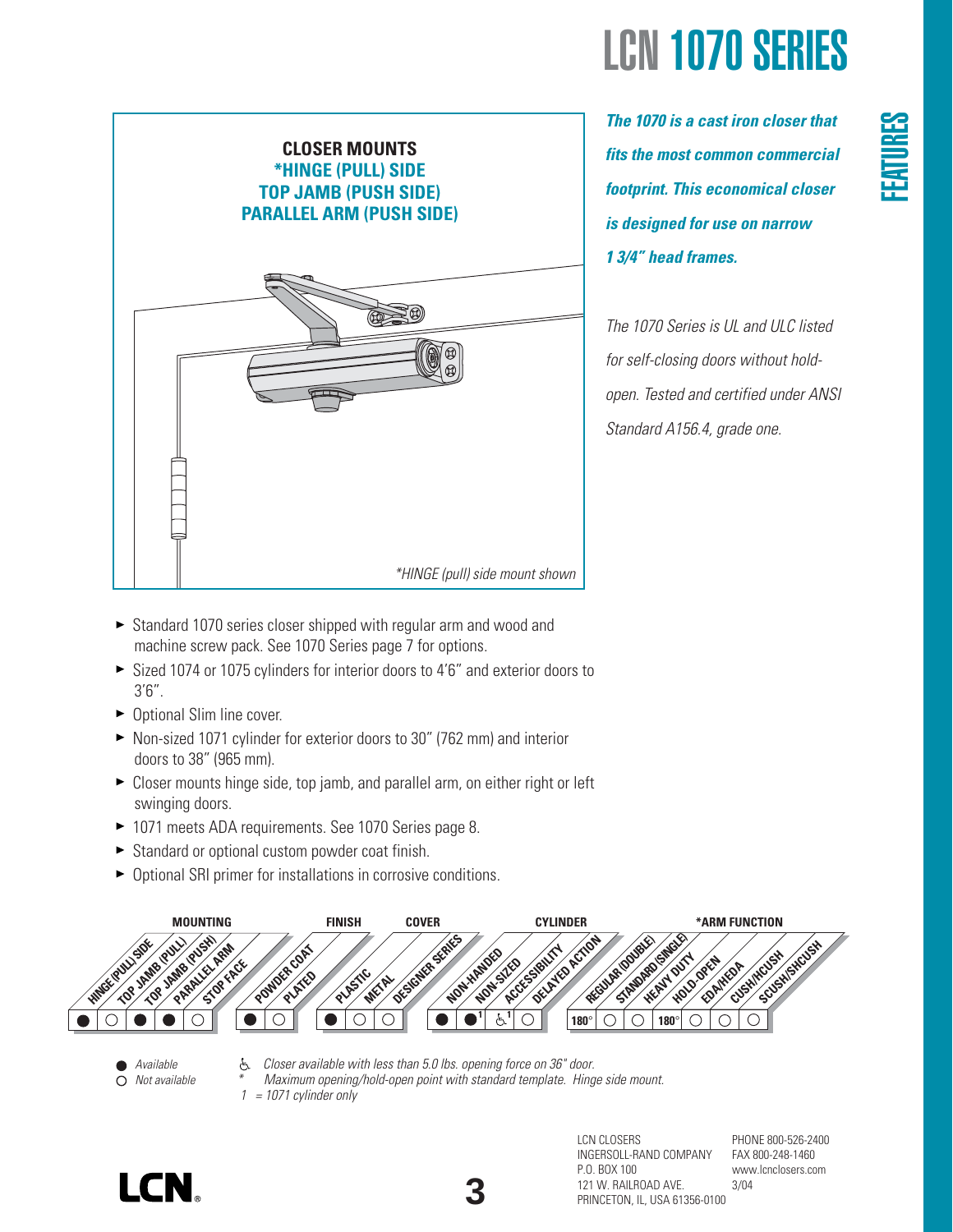# **HINGE (PULL) SIDE MOUNTING**

#### **MAXIMUM OPENING**

Can be templated for 100°,  $(A) = 6$  1/2" (165 mm)  $(B) = 12''$  (305 mm) or 180° (trim permitting).  $(A) = 3''$  (76 mm)  $(B) = 8$  1/2" (216 mm)

Hold-open points up to maximum opening with hold-open arm.



- $\blacktriangleright$ **Butt Hinges** should not exceed 5" (127 mm) in width.
- **Auxiliary Stop** is recommended at hold-open point or where a door  $\blacktriangleright$ cannot swing 180°.
- **Reveal** should not exceed 3/4" (19 mm) for regular arm or 1/2" (13 mm) for hold-open arm.
- **Top Rail** less than 2 5/8" (67 mm) requires PLATE, 1070-18. Plate requires 1 1/2" (38 mm) minimum.
- **Clearance** of 2 3/8" (60 mm) behind door required for installation.  $\blacktriangleright$
- **Bull Nose Trim** requires SOFFIT SHOE, 1070-65.  $\blacktriangleright$

#### **Options**

- Hold-open arm.
- Slim line cover.



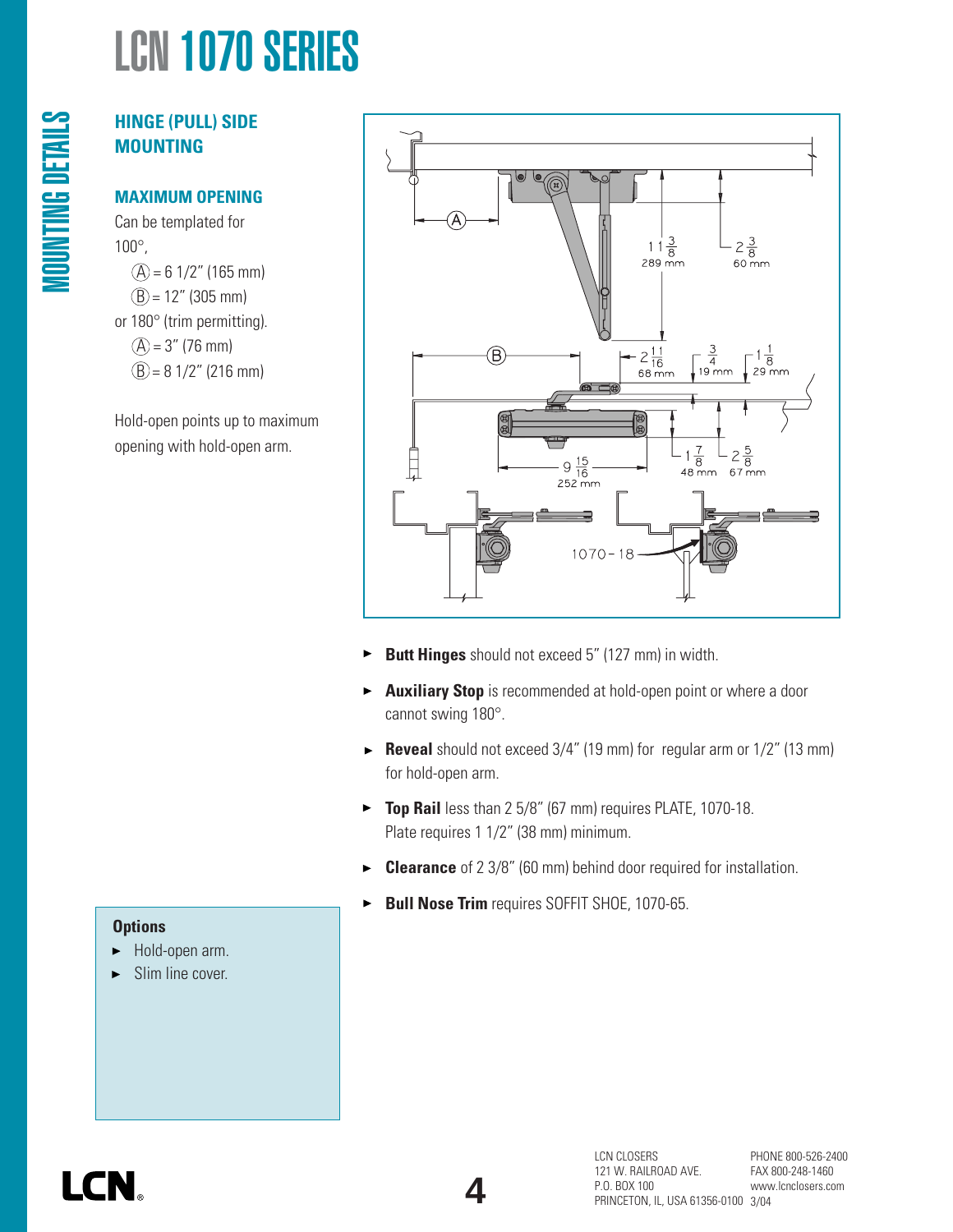

# **TOP JAMB (PUSH SIDE) MOUNTING**

#### **MAXIMUM OPENING**

Can be templated for 100°,  $(A) = 7''$  (178 mm)  $(B) = 12$  1/2" (318 mm) or 180°.  $(A) = 3''$  (76 mm)  $(B) = 8$  1/2" (216 mm)

Hold-open points up to maximum opening with hold-open arm.

- $2\frac{3}{8}$ -<br>60 mm  $\frac{11\frac{3}{8}}{289 \text{ mm}}$  $9\frac{15}{16}$  $252 \, \text{mm}$  $-1\frac{7}{8}$ <br>48 mm  $\overline{\mathfrak{o}}$  a  $\frac{2}{16}$  $\frac{3}{4}$  $1\frac{3}{4}$  $44 \overline{mm}$  $68<sub>mm</sub>$  $19 \text{ mm}$  $1070 - 18$
- **Butt Hinges** should not exceed 5" (127 mm) in width. ь
- **Auxiliary Stop** is recommended at hold-open point or where the door  $\blacktriangleright$ cannot swing 180°.
- **Reveal** of 2 1/2" (64 mm) allows 180° opening. 3 1/2" (89 mm) allows up to 180° opening with LONG ARM where standard ROD and SHOE is replaced with optional LONG ROD and SHOE (1070-79LR).
- **Top Rail** requires 1 3/4" (44 mm) minimum. 2 5/8" (67 mm) minimum with closer on PLATE, 1070-18.
- **Head Frame** less than 1 3/4" (44mm) requires PLATE, 1070-18. Use PLATE, 1070-18 for flush ceiling condition with 2" (51 mm) head frame. Plate requires 1 1/4" (32 mm) minimum.

#### **Options**

- Long arm. ►
- Hold-open arm.
- Slim line cover.

LCN CLOSERS INGERSOLL-RAND COMPANY P.O. BOX 100 121 W. RAILROAD AVE. PRINCETON, IL, USA 61356-0100

PHONE 800-526-2400 FAX 800-248-1460 www.lcnclosers.com 3/04

# LCN.

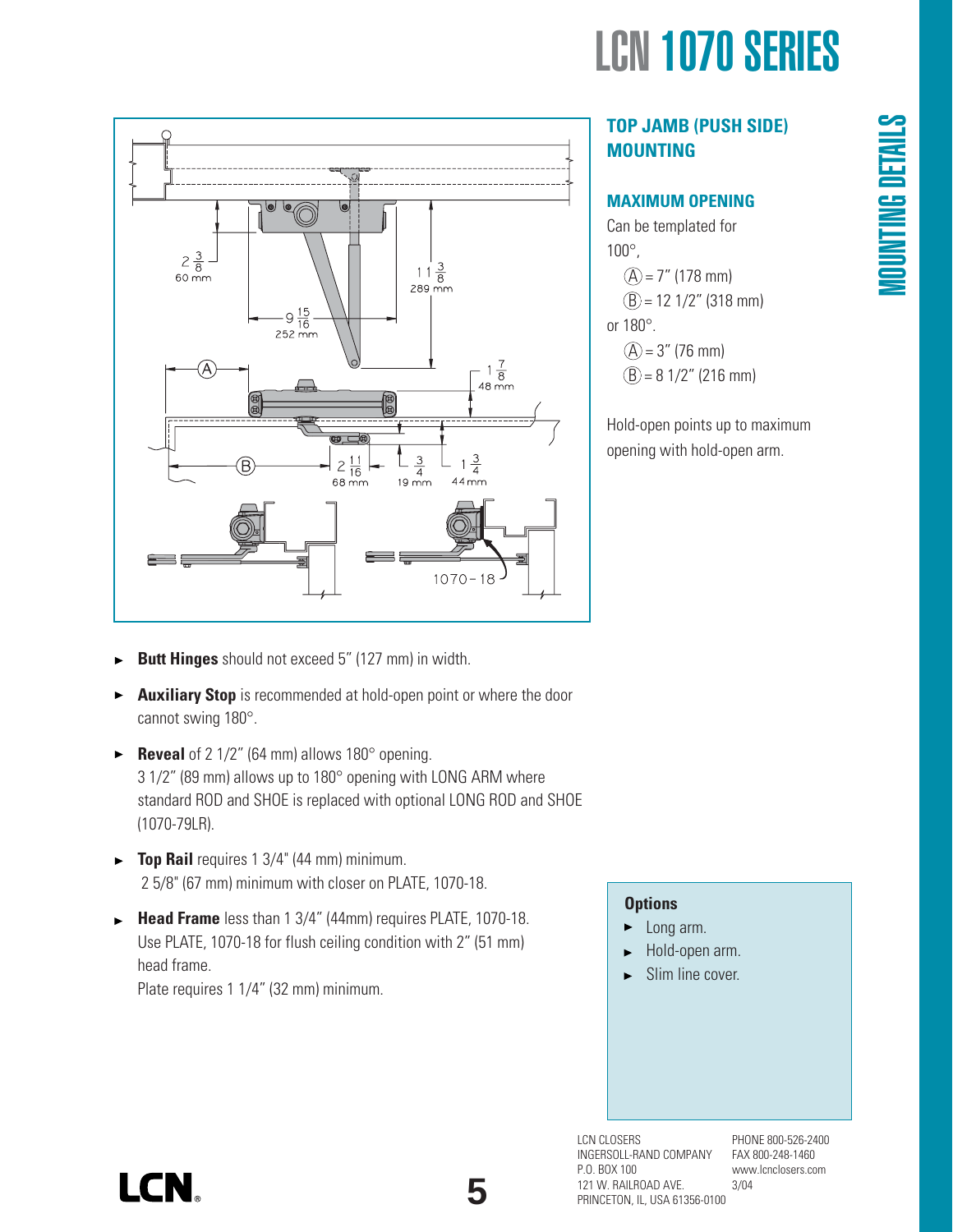# **PARALLEL ARM (PUSH SIDE) MOUNTING**

Optional mounting requires PA SHOE, 1070-62PA for REGULAR or HOLD-OPEN arms. Add prefix "P" to closer description (e.g. P1070). P1070 closer includes 1070-201 FIFTH HOLE SPACER to support PA SHOE.

## **MAXIMUM OPENING**

MOUNTING DETAILS

**MOUNTING DETAILS** 

Can be templated for 100°,  $(A) = 71/8$ " (181 mm)  $(B) = 91/2$ " (241 mm) or 180°.  $(A) = 35/8"$  (92 mm)  $(B) = 6"$  (152 mm)

Hold-open points up to maximum opening with hold-open arm.



- **Butt Hinges** should not exceed 5" (127 mm) in width. ▶
- **Auxiliary Stop** is recommended at hold-open point or where a door  $\blacktriangleright$ cannot swing 180°.
- **Clearance** for 1070-62PA shoe is 4" (102 mm) from door face. ь
- **Top Rail** less than 4 " (102 mm) measured from the stop requires  $\blacktriangleright$ PLATE, 1070-18PA.

Plate requires 1 1/4" (32 mm) minimum.

- **Stop Width** minimum 1" (25 mm).  $\blacktriangleright$
- **Head Frame** flush or single rabetted requires PA SHOE ADAPTER,  $\blacktriangleright$ 1070-418,
- **Blade Stop Spacer**, 1070-61 required for PA arm to clear 1/2" (13 mm)  $\blacktriangleright$ blade stop.
- Hold-open arm. ▶
- Slim line cover. Ы

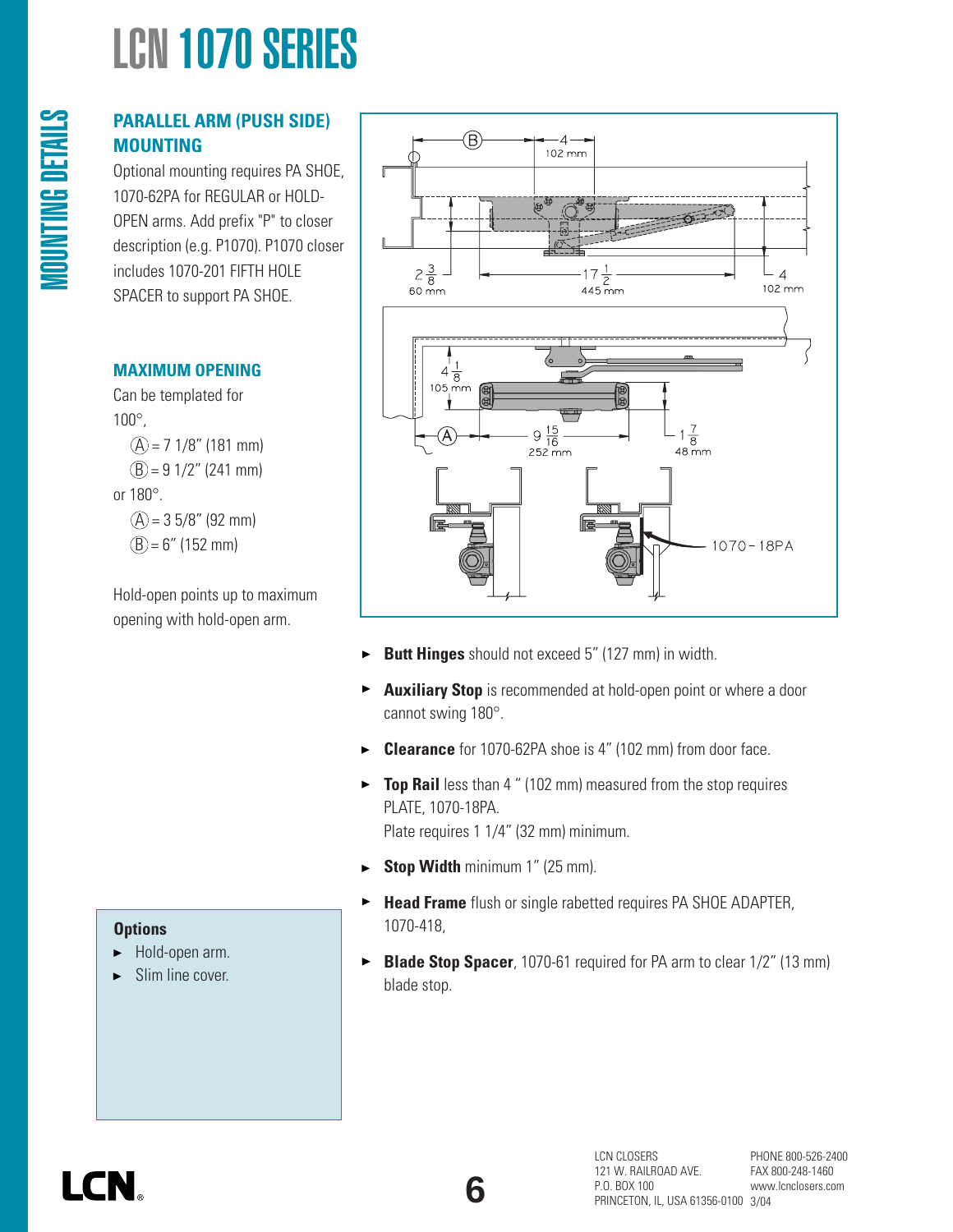# **CYLINDERS**

## **CYLINDER, 1070-3071**

Standard, non-handed cast iron cylinder assembly. For various applications see "Table of Sizes" on 1070 Series page 8.

# **COVERS**

#### **COVER, 1070-72**

Optional, non-handed plastic slim line cover .

# **ARMS**

#### **REGULAR ARM, 1070-3077**

Non-handed arm mounts pull side or top jamb with shallow reveal. P1070 closer includes PA SHOE, 1070-62PA required for parallel arm mounting.

#### **PA SHOE, 1070-62PA**

Required for parallel arm mounting.

#### **LONG ARM, 1070-3077L**

Includes LONG ROD AND SHOE, 1070-79LR for top jamb mount with deep reveal.

#### **HOLD-OPEN ARM, 1070-3049**

Optional, non-handed arm mounts pull side or top jamb with shallow reveal. Hold-open adjustable at shoe.

PA SHOE,1070-62PA required for parallel arm mounting.

# **INSTALLATION ACCESSORIES**

## **PLATE, 1070-18**

Required for hinge side mount where top rail is less than 2 5/8" (67 mm).

Required for top jamb mounting where head frame is less than 1 3/4" (44 mm) or flush ceiling condition exists.

Plate requires minimum 1 1/2" (38 mm) minimum top rail or 1 1/4" (32 mm) head frame.

## **PLATE, 1070-18PA**

Required for parallel arm mounting where top rail is less than 4" (102 mm), measured from the stop.

Plate requires 1 1/4" (32 mm) minimum top rail.

## **PLATE, 1070-18C**

Retro fit plate for 1040/1050 Series.

## **BLADE STOP SPACER, 1070-61**

Lowers parallel arm shoe to clear 1/2" (13 mm) blade stop.

#### **SOFFIT SHOE, 1070-65**

Adapts hinge side shoe to rounded or bull nose trim.





















LCN CLOSERS INGERSOLL-RAND COMPANY P.O. BOX 100 121 W. RAILROAD AVE. PRINCETON, IL, USA 61356-0100

**7**

PHONE 800-526-2400 FAX 800-248-1460 www.lcnclosers.com 3/04